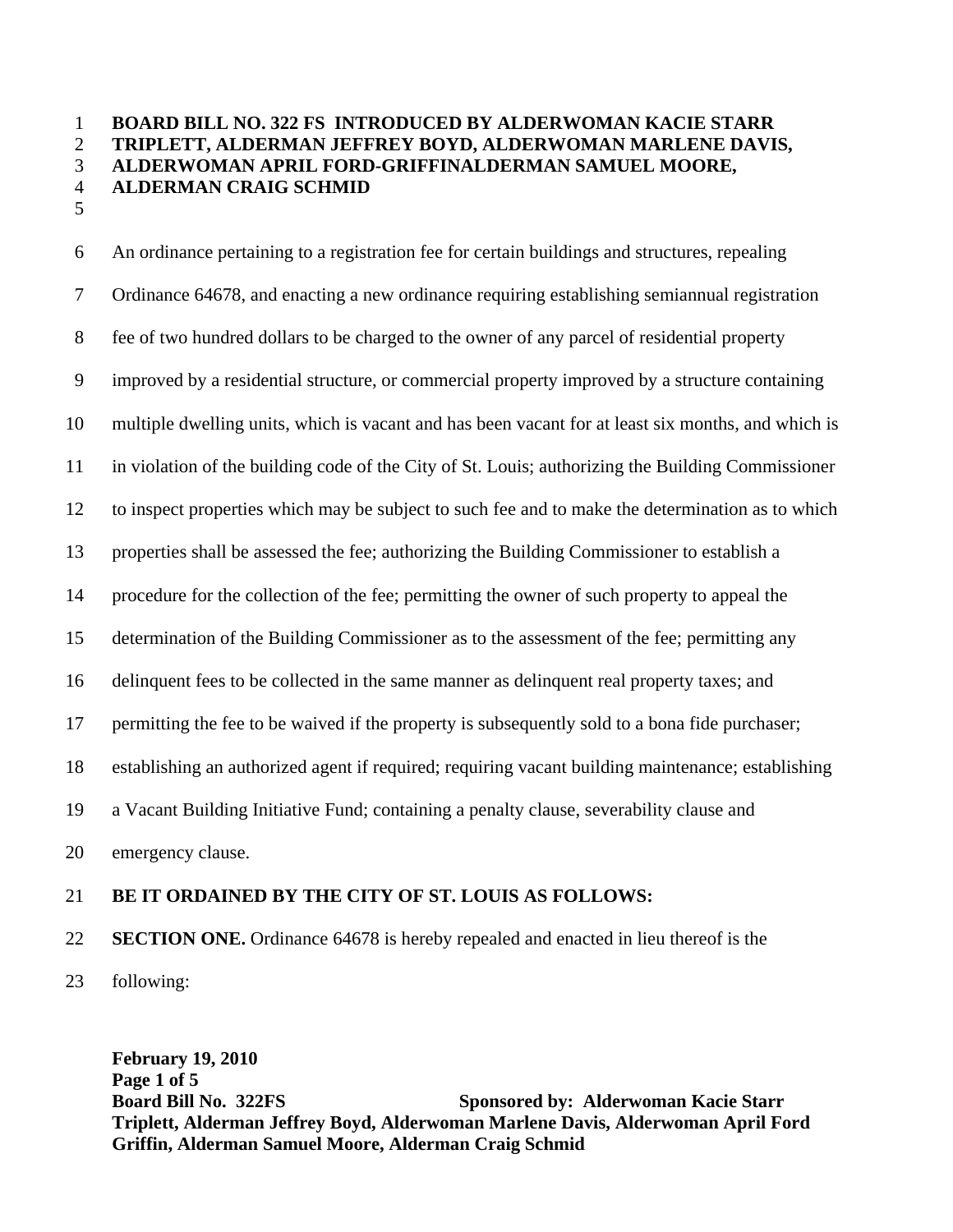1 **SECTION TWO.** There is hereby established a semiannual registration fee of two hundred 2 dollars (\$200.00) which shall be charged to the owner of any parcel of residential property 3 improved by a residential structure, or commercial property improved by a structure containing 4 multiple dwelling units, which is vacant and has been vacant for at least six months, and which is 5 in violation of the Building Code of the City of St. Louis. Any property subject to a specific 6 redevelopment agreement with the City of St. Louis and its development agencies shall be 7 exempt from this ordinance.

**February 19, 2010 Page 2 of 5 Board Bill No. 322FS** Sponsored by: Alderwoman Kacie Starr **Sponsored by: Alderwoman Kacie Starr Triplett, Alderman Jeffrey Boyd, Alderwoman Marlene Davis, Alderwoman April Ford Griffin, Alderman Samuel Moore, Alderman Craig Schmid** 8 **SECTION THREE.** The Building Commissioner or his designee or a Neighborhood 9 Stabilization Officer shall inspect any property that may be subject to such registration fee. The 10 inspecting officer shall report his findings and recommendations and the Building Commissioner 11 or his designee shall determine whether any such property shall be subject to the registration fee. 12 Within five business days of such determination, the Building Commissioner or his designee 13 shall notify by mail the owners of property on which the registration fee has been levied at their 14 last known address according to the records of the office of the Assessor. The property owner 15 shall have the right to appeal the decision of the Building Commissioner to the municipal court 16 within thirty days of such notification. Absent the existence of any valid appeal or request for 17 reconsideration pursuant to Section Four of this ordinance, the registration fee shall begin to 18 accrue on the beginning of the second calendar quarter after the decision of the Building 19 Commissioner. 20 **SECTION FOUR.** Within thirty days of the Building Commissioner making such notification, 21 the property owner may complete any improvements to the property that may be necessary to 22 revoke the levy of the registration fee and then may request a reinspection of the property and a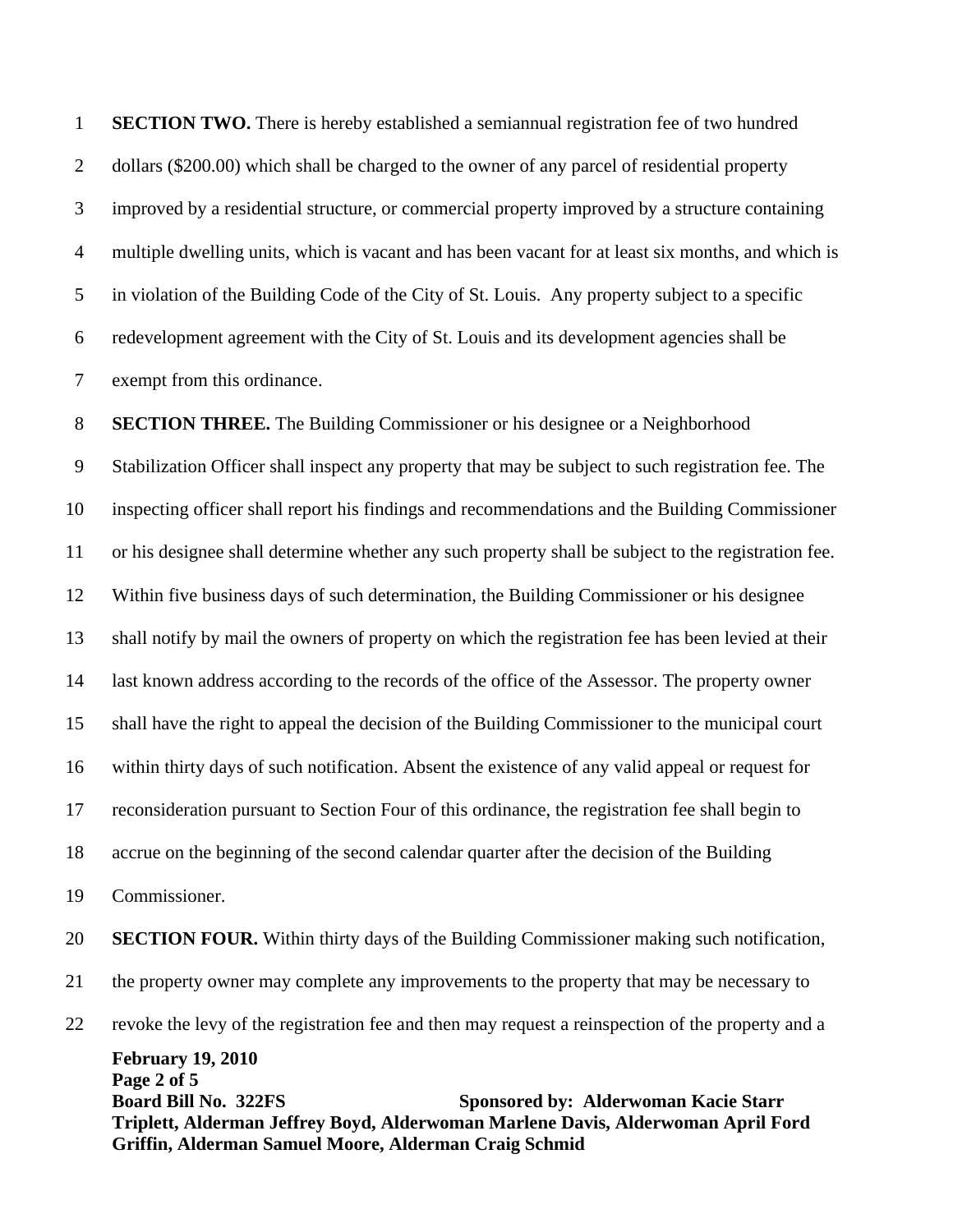1 reconsideration of the levy of the registration fee by the city. If the Building Commissioner or his 2 designee revoke the registration fee, no such assessment shall be made and the matter shall be 3 considered closed. If the Building Commissioner or his designee affirm the assessment of the 4 registration fee, the property owner shall have the right to appeal the reconsideration decision of 5 the Building Commissioner to the municipal court within thirty days of such decision. Absent the 6 existence of any valid appeal to the municipal court or other court of competent jurisdiction, the 7 registration fee shall begin to accrue on the beginning of the second calendar quarter after the 8 reconsideration decision of the Building Commissioner.

9 **SECTION FIVE.** The Building Commissioner is hereby authorized to establish procedures for 10 the payment of the registration fee and penalties for delinquent payments of such fees. Any 11 registration fees which are delinquent for a period of one year shall become a lien on the 12 property and shall be subject to foreclosure proceedings in the same manner as delinquent real 13 property taxes. The owner of the property against which the assessment was originally made 14 shall be able to redeem only by presenting evidence that the violations of the applicable housing 15 code cited by the Building Commissioner have been cured and presenting payment of all 16 registration fees and penalties. Upon bona fide sale of the property to an unrelated party said lien 17 shall be considered released and the delinquent registration fee forgiven. 18 **SECTION SIX.** The property owner shall provide the property owner's street address, phone

**February 19, 2010 Page 3 of 5 Board Bill No. 322FS** Sponsored by: Alderwoman Kacie Starr **Sponsored by: Alderwoman Kacie Starr Triplett, Alderman Jeffrey Boyd, Alderwoman Marlene Davis, Alderwoman April Ford Griffin, Alderman Samuel Moore, Alderman Craig Schmid** 22 name, street address and telephone number of a natural person eighteen (18) years of age or

19 number and email address to the Assessor's Office. The information shall include the property 20 owner's name, the property owner's street address, phone number and email address. If the 21 property owner does not reside in Missouri or Illinois, the property owner is required provide the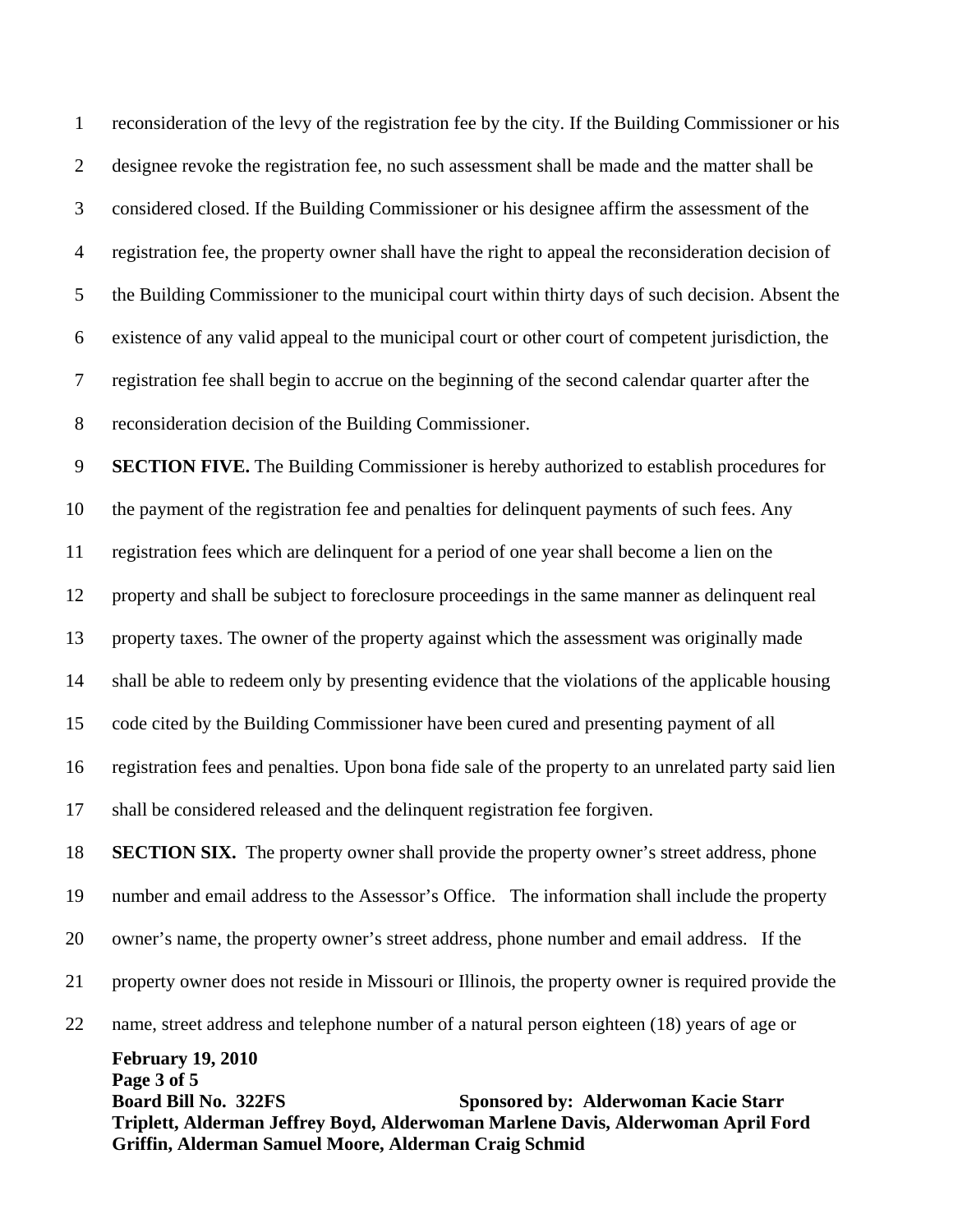1 older, designated by the property owner as the authorized agent for receiving notices of code 2 violations and for receiving process, in any court proceeding or administrative enforcement 3 proceeding, on behalf of such owner or owners in connection with the enforcement of this code. 4 This person must maintain an office either in the State of Illinois or Missouri or must actually 5 reside either in the State of Illinois or Missouri. The Building Division shall be responsible for 6 providing the information to the City Information Technology Services Agency and the 7 information shall be available through the Geo St. Louis website. 8 **SECTION SEVEN. Vacant Building Maintenance**

9 A. The owner of any building that has become vacant shall, within thirty (30) days, do the 10 following:

11 1. Enclose and secure the building, as defined under the St. Louis City Revised Code 12 Chapter 25.01.030, Section 118.3.1. All doors must be properly secured and windows on all 13 floors of the building shall be properly secured;

- 14 2. Maintain the building in a secure and closed condition until the building is again 15 occupied or until repair or completion of the building has been undertaken.
- 16 **SECTION EIGHT. Collected Funds**

**February 19, 2010**  17 The Comptroller of the City of St. Louis is hereby authorized and directed to establish a 18 Special Account to be known as the Vacant Building Inititative Fund in which all funds received 19 pursuant to this ordinance shall be deposited and such funds shall be kept separate and apart from 20 all other funds. Such funds are hereby appropriated for the costs associated with this ordinance. 21 All interest generated on deposited funds shall be accrued to the Vacant Building Initiative Fund 22 Account.

**Page 4 of 5 Board Bill No. 322FS** Sponsored by: Alderwoman Kacie Starr **Sponsored by: Alderwoman Kacie Starr Triplett, Alderman Jeffrey Boyd, Alderwoman Marlene Davis, Alderwoman April Ford Griffin, Alderman Samuel Moore, Alderman Craig Schmid**